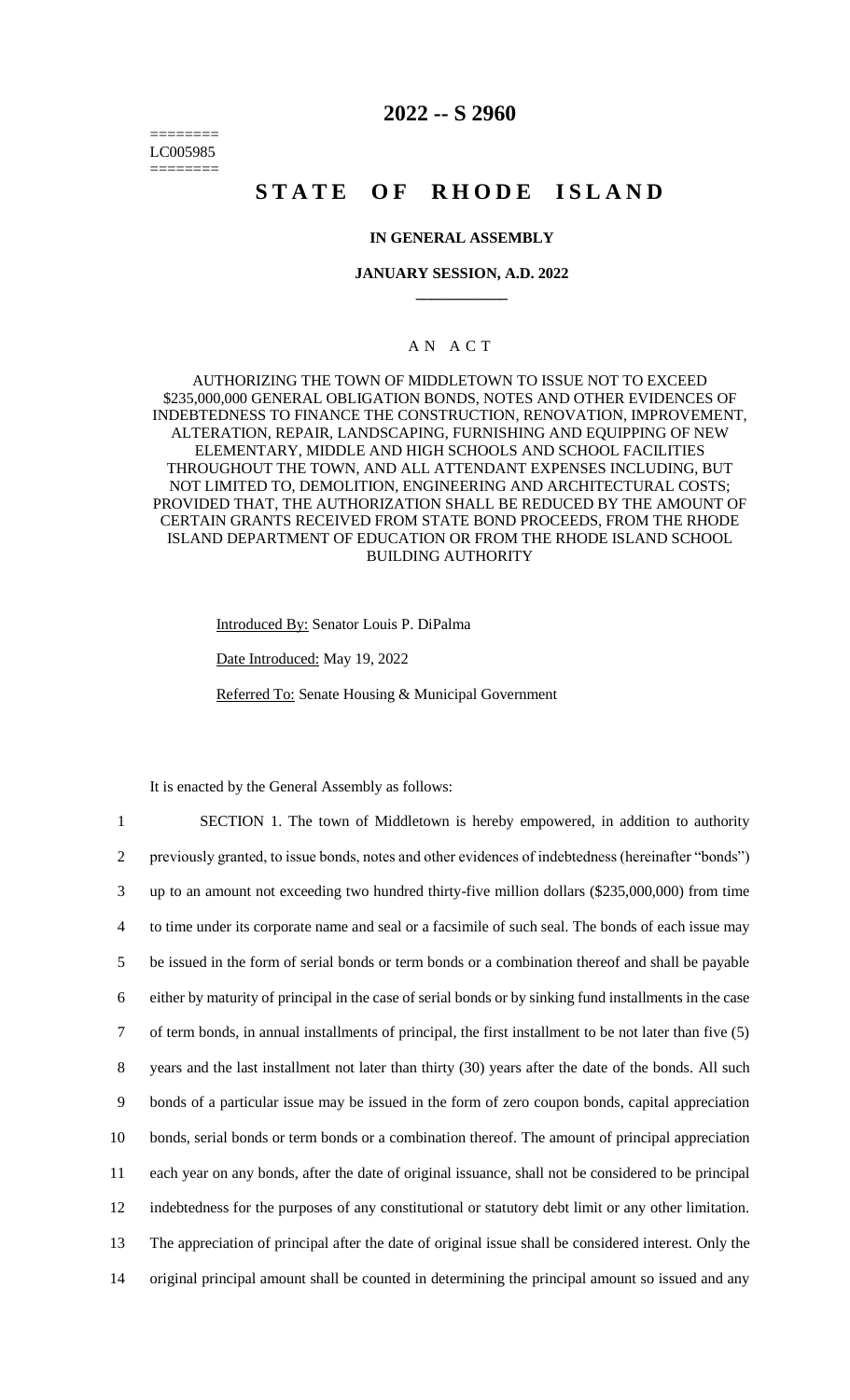interest component shall be disregarded.

 SECTION 2. The town may be eligible for school housing aid reimbursement on debt service pursuant to chapter 7 of title 16, or for a grant, loan or other financial assistance from proceeds of bonds issued by the State of Rhode Island (the "state"), from the Rhode Island department of education ("RIDE") or from the Rhode Island school building authority. The amount of borrowing authorized pursuant to this act shall be reduced by the amount of certain grants actually received by the town from state bond proceeds, from RIDE or from the Rhode Island school building authority.

 SECTION 3. The bonds shall be signed by the manual or facsimile signatures of the town finance director and the president of the town council and shall be issued and sold in such amounts as the town council may authorize by resolution. The manner of sale, denominations, maturities, interest rates and other terms, conditions and details of any bonds or notes issued under this act may be fixed by the resolutions of the town council authorizing the issue or by separate resolution 14 of the town council or, to the extent provisions for these matters are not so made, they may be fixed by the officers authorized to sign the bonds or notes. Notwithstanding anything contained in this act to the contrary, the town may enter into financing agreements with the Rhode Island health and educational building corporation pursuant to chapter 7 of title 16 and chapter 38.1 of title 45 and, with respect to bonds or notes issued in connection with such financing agreements, if any, the town may elect to have the provisions of chapter 38.1 of title 45 apply to the issuance of the bonds or notes issued hereunder to the extent the provisions of chapter 38.1 of title 45 are inconsistent herewith. In addition, the town may enter into financing agreements with the Rhode Island infrastructure bank pursuant to the provisions of chapter 12.2 of title 46 and, with respect to bonds or notes issued in connection with such financing agreements, if any, the town may elect to have the provisions of chapter 12.2 of title 46 apply to the issuance of the bonds or notes issued hereunder to the extent the provisions of chapter 12.2 of title 46 are inconsistent herewith. Such election may be fixed by the proceedings of the town council authorizing such issuance or by separate resolution of the town council, or, to the extent provisions for these matters are not so made, they may be fixed by the officers authorized to sign the bonds or notes. The proceeds derived from the sale of the bonds shall be delivered to the town finance director, and such proceeds exclusive of premiums and accrued interest shall be expended: (1) To finance the construction, renovation, improvement, alteration, repair, landscaping, furnishing and equipping of schools and school facilities throughout the town, and all attendant expenses including, but not limited to, demolition, engineering and architectural costs; (2) In payment of the principal of or interest on temporary notes issued under section 4; (3) In repayment of advances under section 5; (4) In payment of related costs of issuance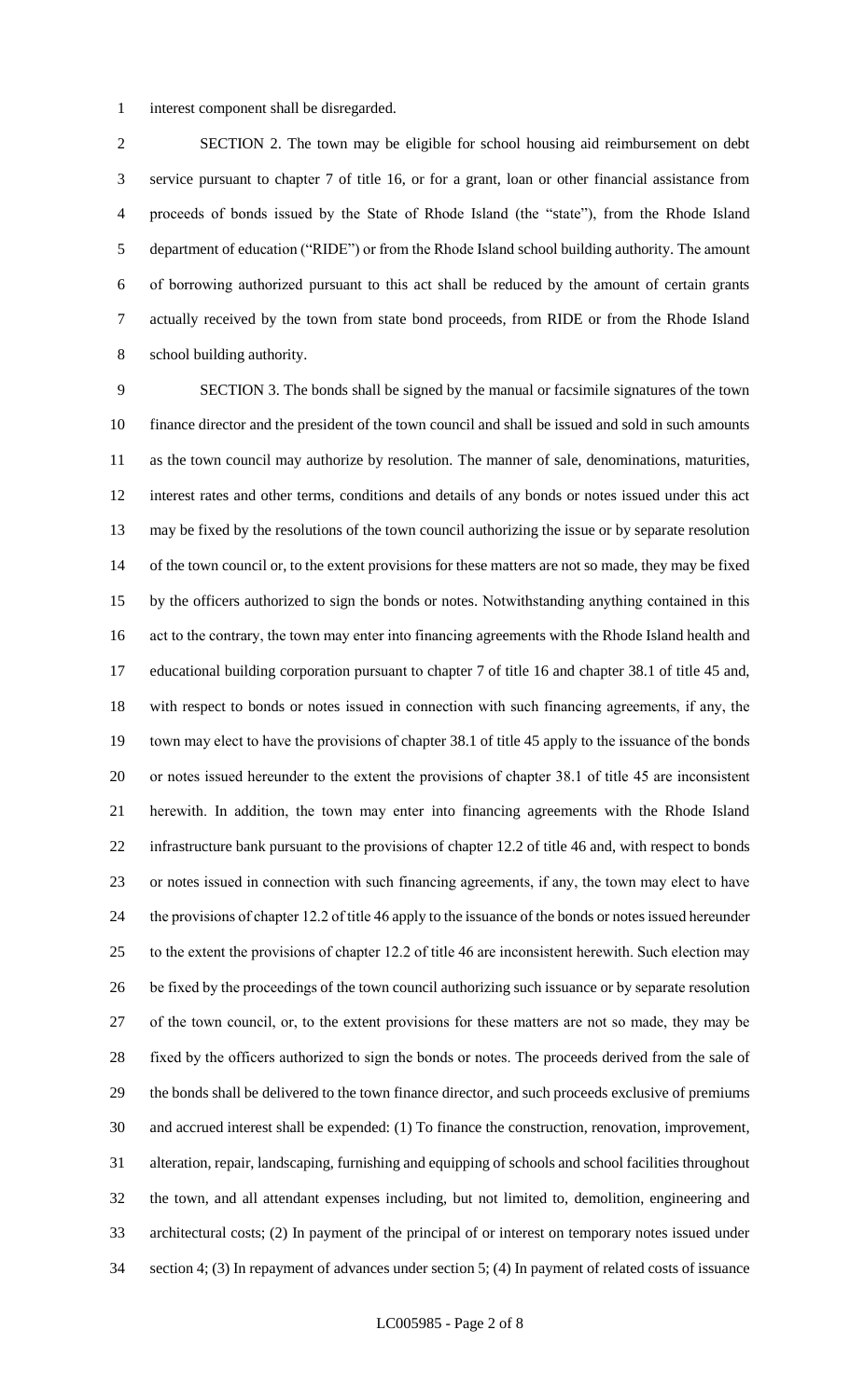of any bonds or notes; and/or (5) In payment of capitalized interest during construction of the project (the "project"). No purchaser of any bonds or notes under this act shall be in any way responsible for the proper application of the proceeds derived from the sale thereof. The project shall be carried out and all contracts made therefor on behalf of the town by the town council. The town council and its agents are authorized to enter, without delay and at reasonable times, any public school buildings and other public school property for the purpose of accomplishing the project and to do all acts and deeds necessary or convenient in connection with the project. The proceeds of bonds or notes issued under this act, any applicable federal or state assistance and the other monies referred to in sections 7 and 10 shall be deemed appropriated for the purposes of this act without further action than that required by this act. The bonds authorized by this act may be consolidated for the purpose of issuance and sale with any other bonds of the town heretofore or hereafter authorized; provided that, notwithstanding any such consolidation, the proceeds from the sale of the bonds authorized by this act shall be expended for the purposes set forth above.

 SECTION 4. The town council may by resolution authorize the issuance from time to time of interest bearing or discounted notes in anticipation of the issuance of bonds or in anticipation of the receipt of federal or state aid for the purposes of this act. The amount of original notes issued in anticipation of bonds may not exceed the amount of bonds which may be issued under this act and the amount of original notes issued in anticipation of federal or state aid may not exceed the amount of available federal or state aid as estimated by the finance director. Temporary notes issued hereunder shall be signed by the manual or facsimile signatures of the town finance director and the president of the town council and shall be payable within five (5) years from their respective dates, but the principal of and interest on notes issued for a shorter period may be renewed or paid from time to time by the issuance of other notes hereunder; provided the period from the date of an original note to the maturity of any note issued to renew or pay the same debt or interest thereon shall not exceed five (5) years. Any temporary notes in anticipation of bonds issued under this section may be refunded prior to the maturity of the notes by the issuance of additional temporary notes; provided that, no such refunding shall result in any amount of such temporary notes outstanding at any one time in excess of two hundred percent (200%) of the amount of bonds which may be issued under this act; and provided, further, that if the issuance of any such refunding notes results in any amount of such temporary notes outstanding at any one time in excess of the amount of bonds which may be issued under this act, the proceeds of such refunding notes shall be deposited in trust in a separate fund established for the notes being refunded. Pending their use to pay the notes being refunded, monies in the fund shall be invested for the benefit of the town by the paying agent at the direction of the town finance director in any investment permitted under section 6. The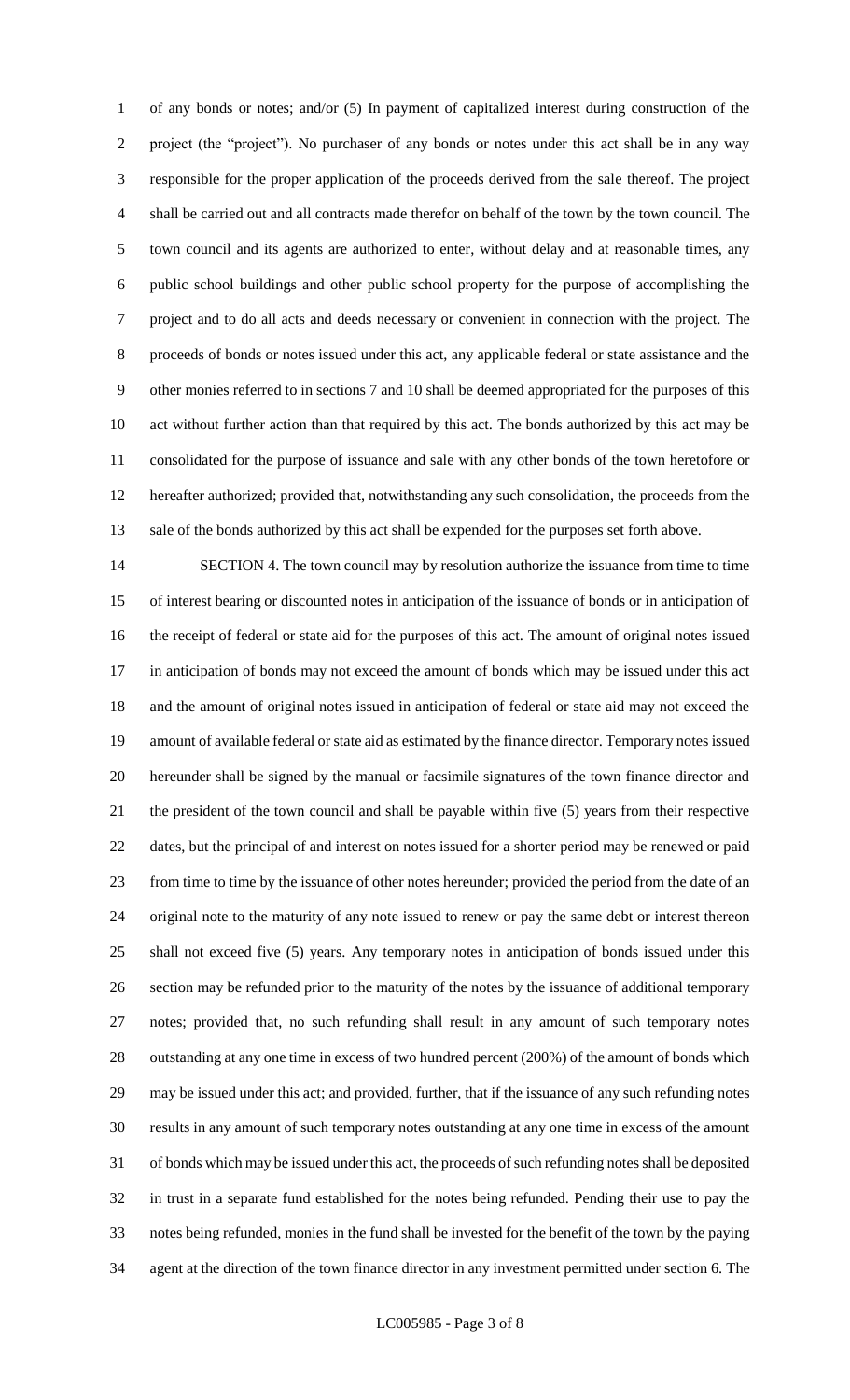monies in the fund and any investments held as part of the fund shall be held in trust and shall be applied by the paying agent solely to the payment or prepayment of the principal of and interest on the notes being refunded. Upon payment of all principal of and interest on the notes, any excess monies in the fund shall be distributed to the town. The town may pay the principal of and interest on notes in full from other than the issuance of refunding notes prior to the issuance of bonds pursuant to section 1 hereof. In such case, the town's authority to issue bonds or notes in anticipation of bonds under this act shall continue provided that: (1) The town council passes a resolution evidencing the town's intent to pay off the notes without extinguishing the authority to issue bonds or notes; and (2) That the period from the date of an original note to the maturity date of any other note shall not exceed five (5) years.

 SECTION 5. Pending any authorization or issue of bonds hereunder or pending or in lieu of any authorization or issue of notes hereunder, the town finance director, with the approval of the town council, may, to the extent that bonds or notes may be issued hereunder, apply funds in the treasury of the town to the purposes specified in section 3, such advances to be repaid without interest from the proceeds of bonds or notes subsequently issued or from the proceeds of applicable federal or state assistance or from other available funds.

 SECTION 6. Any proceeds of bonds or notes issued hereunder or of any applicable federal or state assistance, pending their expenditure may be deposited or invested by the town finance director in demand deposits, time deposits or savings deposits in banks which are members of the Federal Deposit Insurance Corporation or in obligations issued or guaranteed by the United States of America or by any agency or instrumentality thereof or as may be provided in any other applicable law of the State of Rhode Island or resolution of the town council or pursuant to an investment policy of the town.

 SECTION 7. Any accrued interest received upon the sale of bonds or notes hereunder shall be applied to the payment of the first interest due thereon. Any premium arising from the sale of bonds or notes hereunder shall, in the discretion of the town finance director, be applied to the cost of preparing, issuing and marketing bonds or notes hereunder to the extent not otherwise provided, to the payment of the project costs, to the payment of the principal of or interest on bonds or notes issued hereunder or to any one or more of the foregoing. The cost of preparing, issuing and marketing bonds or notes hereunder may also, in the discretion of the town finance director, be met from bond or note proceeds exclusive of accrued interest or from other monies available therefor. Any balance of bond or note proceeds remaining after payment of the cost of the projects and the cost of preparing, issuing and marketing bonds or notes hereunder, shall be applied to the payment of the principal of or interest on bonds or notes issued hereunder. To the extent permitted by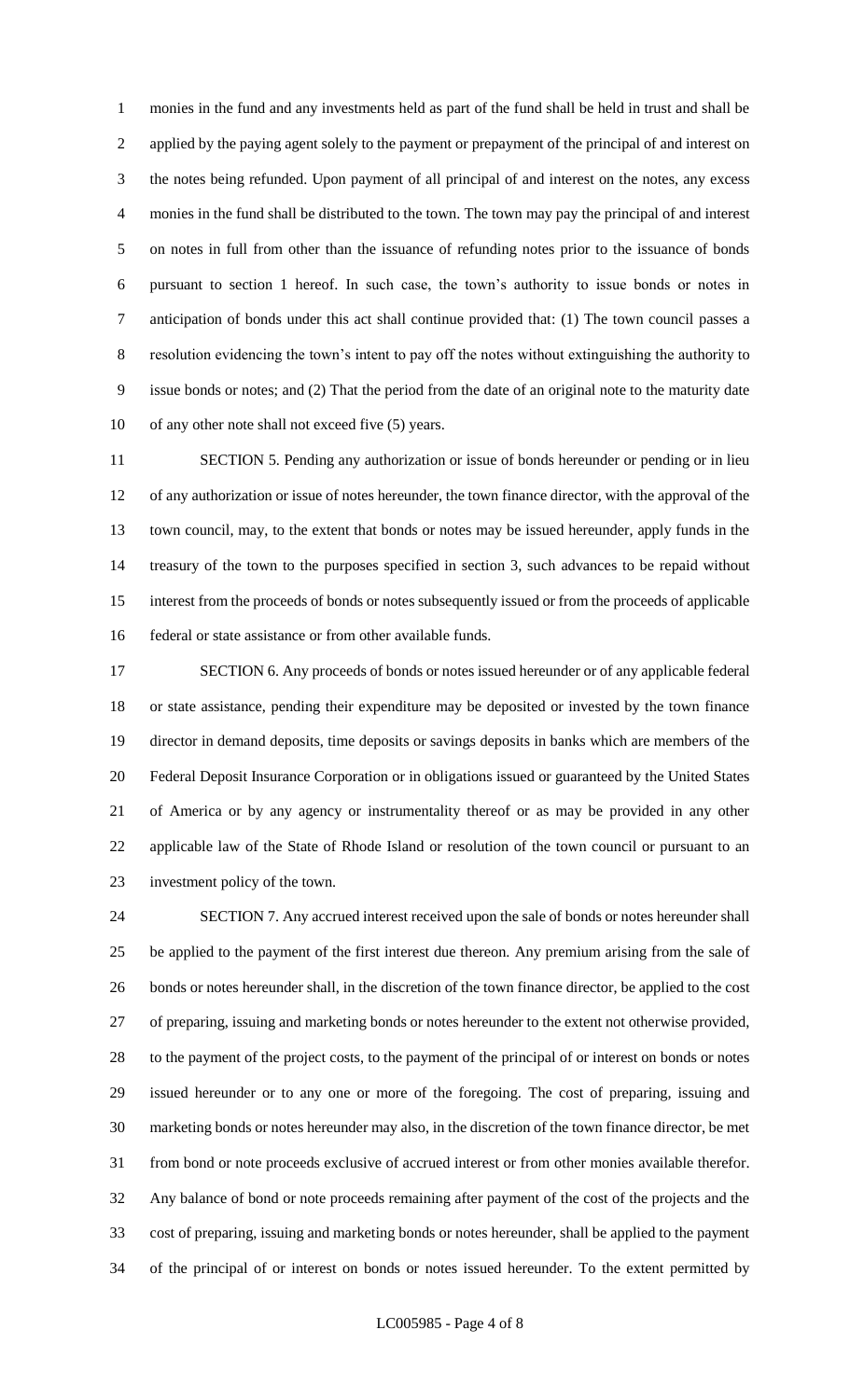applicable federal laws, any earnings or net profit realized from the deposit or investment of funds hereunder may, upon receipt, be added to and dealt with as part of the revenues of the town from property taxes. In exercising any discretion under this section, the town finance director shall be governed by any instructions adopted by resolution of the town council.

 SECTION 8. All bonds and notes issued under this act and the debts evidenced thereby shall be obligatory on the town in the same manner and to the same extent as other debts lawfully contracted by it and shall be excepted from the operation of § 45-12-2. No such obligation shall at any time be included in the debt of the town for the purpose of ascertaining its borrowing capacity. The town shall annually appropriate a sum sufficient to pay the principal and interest coming due within the year on bonds and notes issued hereunder to the extent that monies therefor are not otherwise provided. If such sum is not appropriated, it shall nevertheless be added to the annual tax levy. In order to provide such sum in each year and notwithstanding any provision of law to the contrary, all taxable property in the town shall be subject to ad valorem taxation by the town without limitation as to rate or amount.

 SECTION 9. Any bonds or notes issued under the provisions of this act, and coupons, if any, if properly executed by officers of the town in office on the date of execution, shall be valid 17 and binding according to their terms notwithstanding that before the delivery thereof and payment therefor any or all of such officers shall for any reason have ceased to hold office.

19 SECTION 10. The town, acting by resolution of its town council, is authorized to apply for, contract for and expend any federal or state advances or other grants or assistance which may be available for the purposes of this act, and any such expenditures may be in addition to the monies provided in this act. To the extent of any inconsistency between any law of this state and any applicable federal law or regulation, the latter shall prevail. Federal and state advances, with interest where applicable, whether contracted for prior to or after the effective date of this act, may be repaid as project costs under section 3.

 SECTION 11. Bonds and notes may be issued under this act without obtaining the approval of any governmental agency or the taking of any proceedings or the happening of any conditions except as specifically required by this act for such issue. In carrying out any project financed in whole or in part under this act, including where applicable the condemnation of any land or interest in land, and in the levy and collection of assessments or other charges permitted by law on account of any such project, all action shall be taken which is necessary to meet constitutional requirements whether or not such action is otherwise required by statute, but the validity of bonds and notes issued hereunder shall in no way depend upon the validity or occurrence of such action.

SECTION 12. The town finance director and the president of the town council, on behalf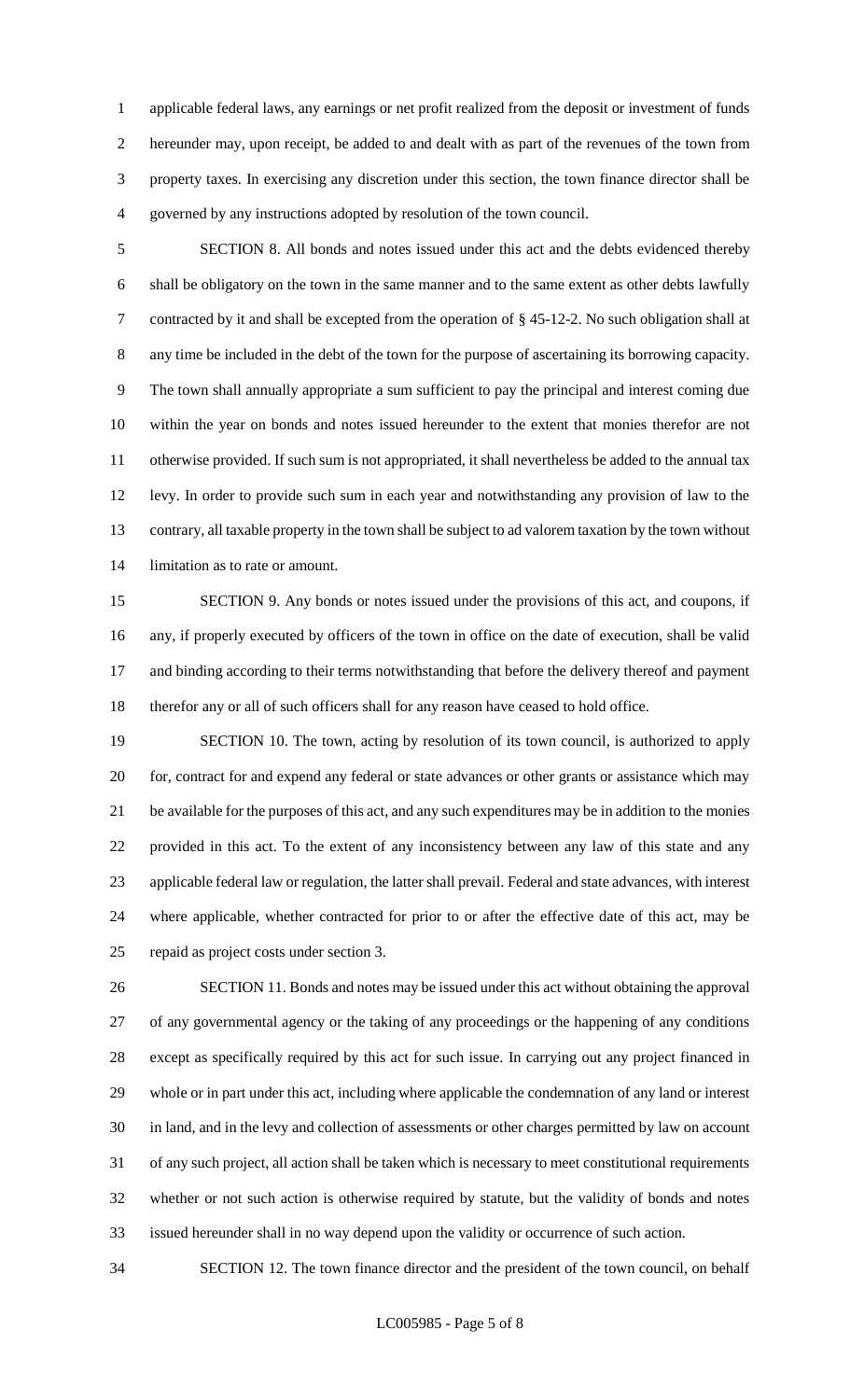of the town, are hereby authorized to execute such instruments, documents or other papers as either of them deem necessary or desirable to carry out the intent of this act and are also authorized to take all actions and execute all instruments, documents or agreements necessary to comply with federal tax and securities laws, which instruments, documents or agreements may have a term coextensive with the maturity of the bonds authorized hereby, including Rule 15c2-12 of the Securities and Exchange Commission (the "Rule") and to execute and deliver a continuing disclosure agreement or certificate in connection with the bonds or notes in the form as shall be deemed advisable by such officers in order to comply with the Rule.

 SECTION 13. All or any portion of the authorized but unissued authority to issue bonds and notes under this act may be extinguished by ordinance of the town council after seven (7) years shall have passed from the approval of this act provided for in section 14, without further action by the general assembly.

 SECTION 14. The question of the approval of this act shall be submitted to the qualified voters of the town at the election to be held on November 8, 2022. The question shall be submitted in substantially the following form: "Shall an act passed at the 2022 session of the general assembly entitled 'AN ACT AUTHORIZING THE TOWN OF MIDDLETOWN TO ISSUE NOT TO EXCEED \$235,000,000 GENERAL OBLIGATION BONDS, NOTES AND OTHER EVIDENCES OF INDEBTEDNESS TO FINANCE THE CONSTRUCTION, RENOVATION, IMPROVEMENT, ALTERATION, REPAIR, LANDSCAPING, FURNISHING AND EQUIPPING OF NEW ELEMENTARY, MIDDLE AND HIGH SCHOOLS AND SCHOOL FACILITIES THROUGHOUT THE TOWN, AND ALL ATTENDANT EXPENSES INCLUDING, BUT NOT LIMITED TO, DEMOLITION, ENGINEERING AND ARCHITECTURAL COSTS; PROVIDED THAT, THE AUTHORIZATION SHALL BE REDUCED BY THE AMOUNT OF CERTAIN GRANTS RECEIVED FROM STATE BOND PROCEEDS, FROM THE RHODE ISLAND DEPARTMENT OF EDUCATION OR FROM THE RHODE ISLAND SCHOOL BUILDING AUTHORITY' be approved?" and the warning for the election shall contain the question to be submitted. From the time the election is warned and until it is held, it shall be the duty of the town clerk to keep a copy of this act available at the clerk's office for public inspection, but the validity of the election shall not be affected by this requirement. To the extent of any inconsistency between this act and the town charter, this act shall prevail.

 SECTION 15. This section and section 14 shall take effect upon the passage of this act. The remainder of this act shall take effect if both: (1) A majority of those voting on the question prescribed by section 14 shall vote in favor thereof; and (2) A majority of qualified voters of the city of Newport and a majority of those qualified voters of the town of Middletown voting at the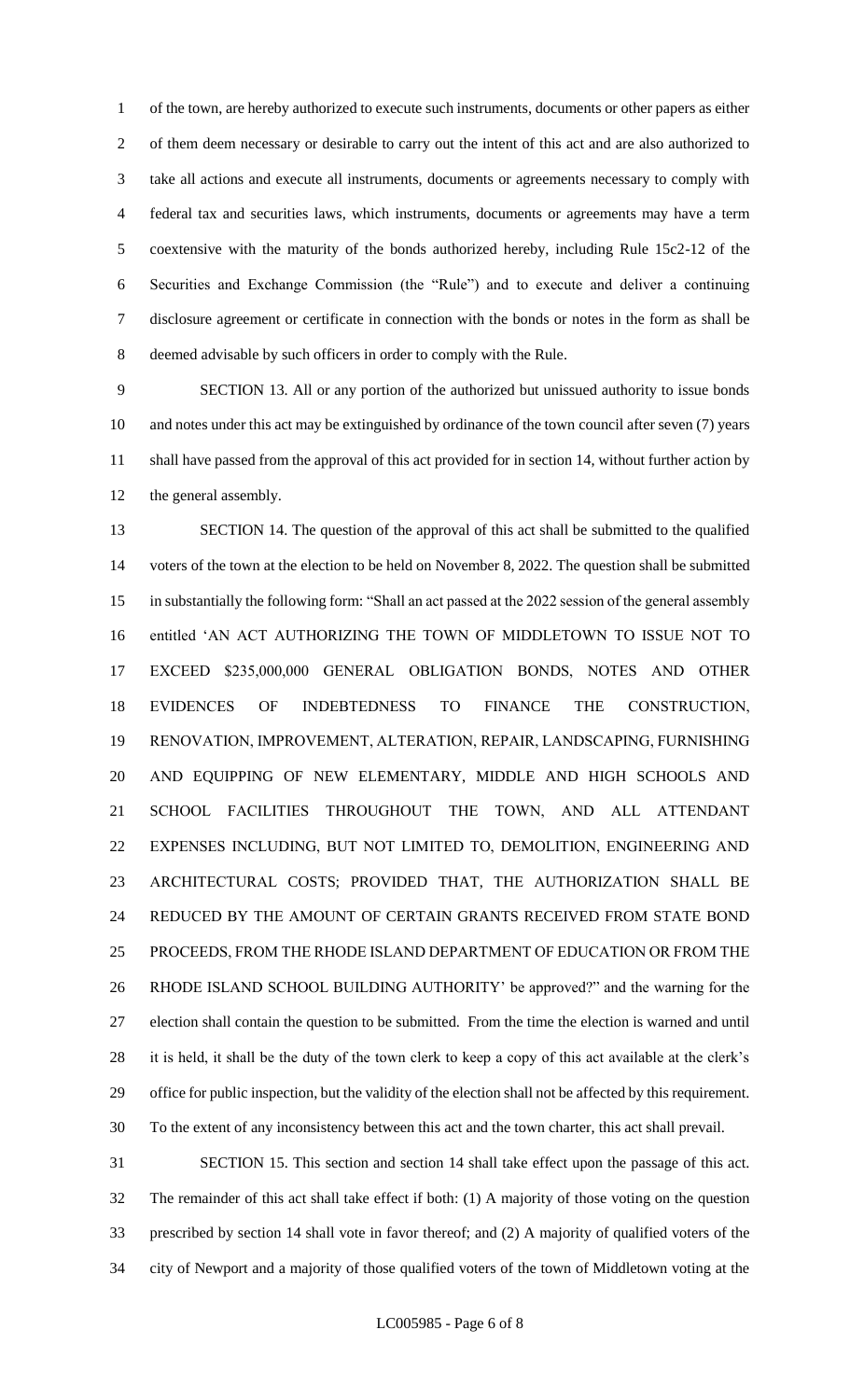November 8, 2022 election upon the question of whether an act passed at the January, 2022 session of the general assembly entitled "AN ACT AUTHORIZING THE CITY OF NEWPORT AND THE TOWN OF MIDDLETOWN TO ESTABLISH A REGIONAL SCHOOL DISTRICT AND PROVIDING FOR STATE AID FOR SCHOOL HOUSING COSTS OF AT LEAST 80% OF DEBT SERVICE FOR EXPENDITURES ELIGIBLE FOR STATE AID" shall vote in favor 6 thereof.

#### ======== LC005985 ========